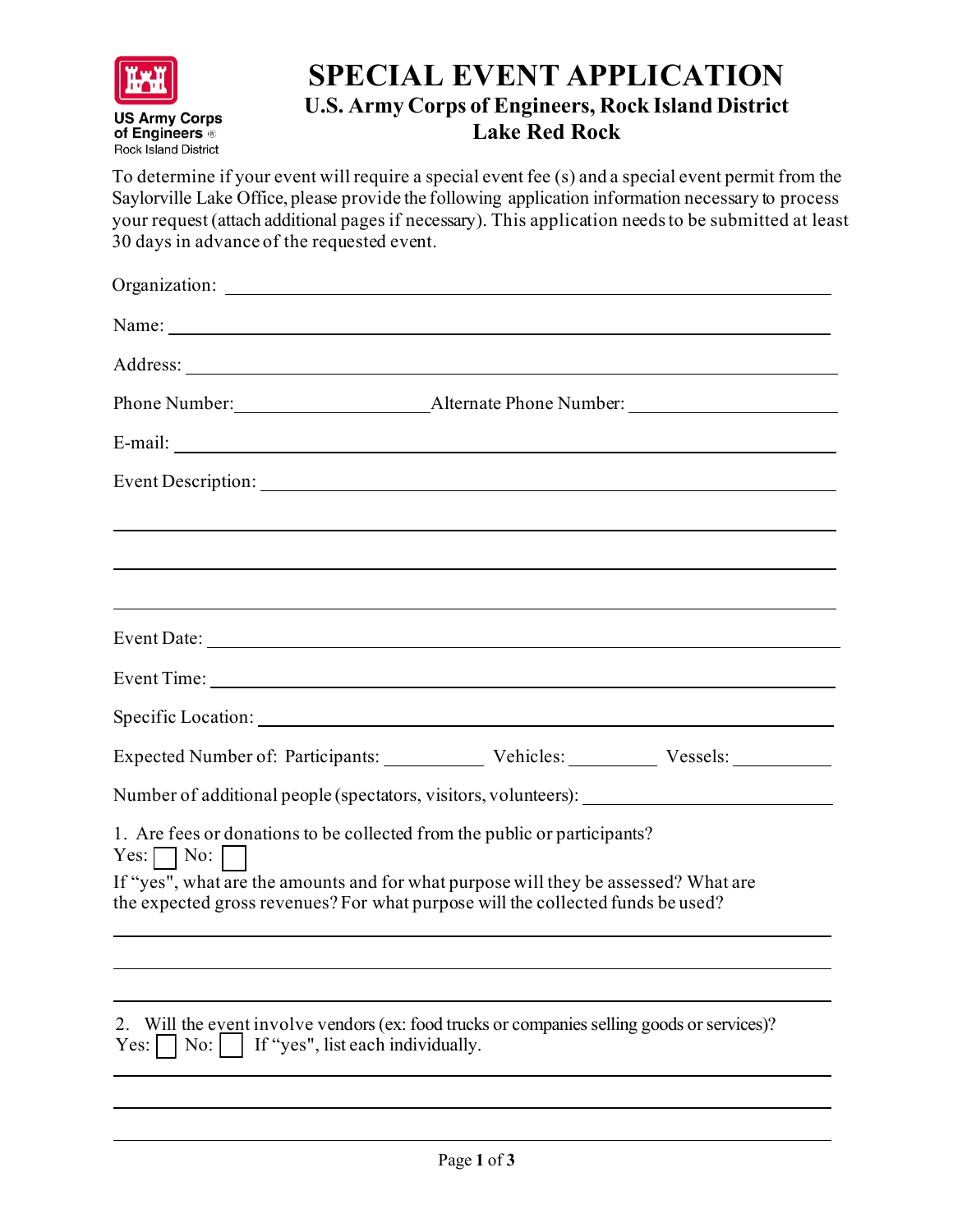3. How will access to and from the event area be controlled and non-participating vehicle and boat traffic be directed around or through the event area?

| 4. Will restricted access to the event be required? Yes:<br>$\vert$ No:<br>If "yes", what circumstances or conditions of the event require that access be restricted?                                                                    |
|------------------------------------------------------------------------------------------------------------------------------------------------------------------------------------------------------------------------------------------|
|                                                                                                                                                                                                                                          |
| 5. What are the time requirements for set-up and take-down for the event?                                                                                                                                                                |
|                                                                                                                                                                                                                                          |
| 6. Will first-aid stations, ambulances, safety vessels, or other safety measures be required?<br>No:<br>Yes:<br>If "yes", what measures will be taken to provide the needed services and equipment?                                      |
|                                                                                                                                                                                                                                          |
| 7. Will support equipment's (i.e., buoys, temporary course markers, bleachers or<br>traffic control devices) be required? $Yes:$<br>$\overline{\text{No:}}$<br>If "yes", list the equipment and when they will be set up and taken down. |
|                                                                                                                                                                                                                                          |
| 8. Will there be any storage requirements needed prior to or following the event?<br>No:<br>Yes:                                                                                                                                         |
| 9. Are permits from other governmental agencies required? Yes:  <br>$\vert$ No: $\vert$<br>If "yes", list agencies and type of permits.                                                                                                  |
| 10. Will security measures be required for crowd or traffic control? Yes:<br>No:                                                                                                                                                         |
| If "yes", what measures will be taken to ensure adequate public safety?                                                                                                                                                                  |